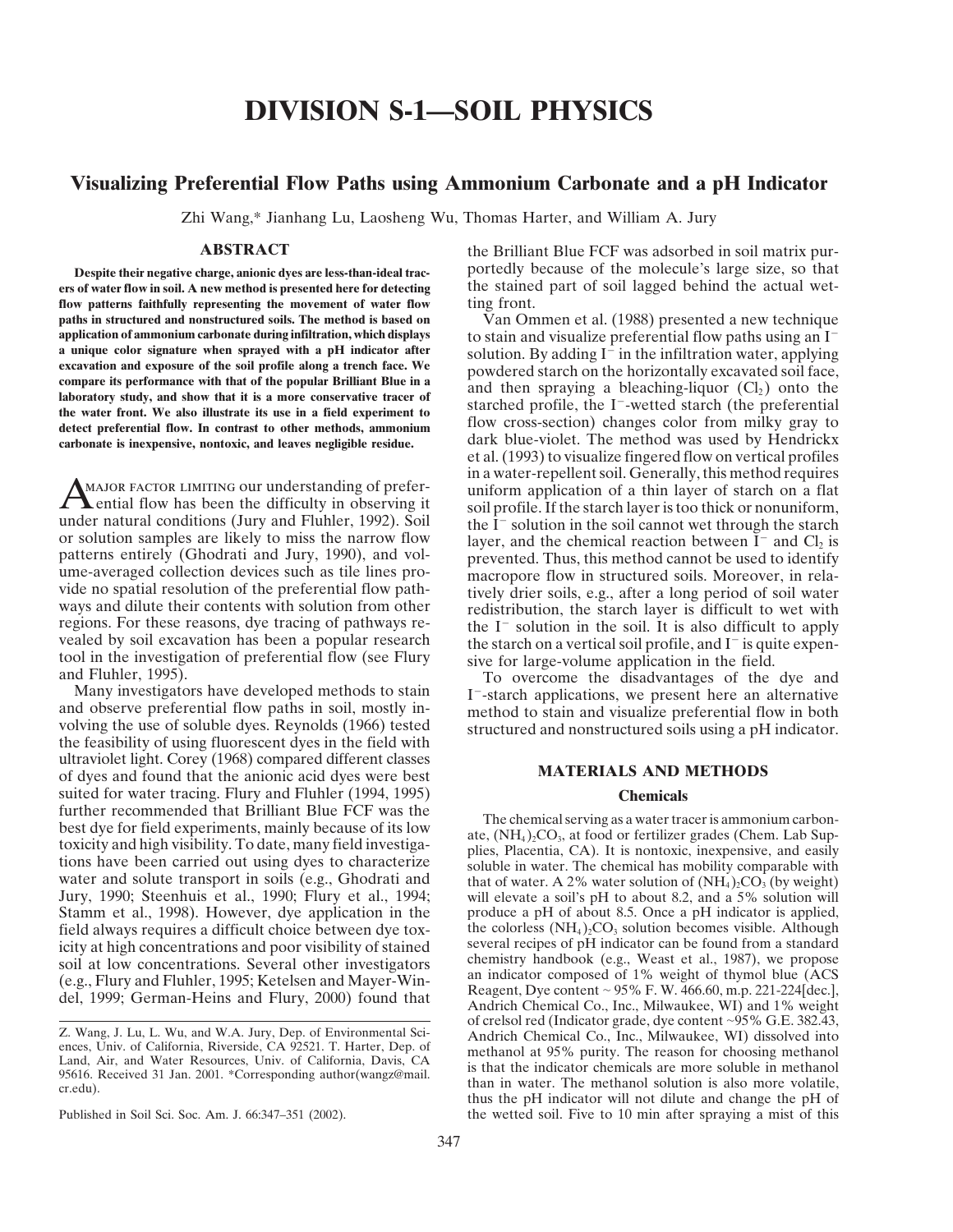pH indicator onto a soil profile, the  $(NH_4)_2CO_3$ -affected soil ally packed into a slab chamber constructed using two pieces will change color to purple-red, while the unaffected soil be-<br>of 1 by 1 m<sup>2</sup> plexiglas plates,

stirred to create a uniform concentration in the water tank.<br>The chemicals for making the pH indicator (i.e., thymol blue<br>and crelsol red powders) are not readily soluble in methanol. In the field sites, the experimenta and crelsol red powders) are not readily soluble in methanol. In the field sites, the experimental setup consisted of a 2<br>They should be mixed and shaken for  $\sim$ 1 h or until fully<br>dissolved. The pH-indicator solution sho

applied following the pulse. It is also suggested that higher rate was about 2.3 cm  $h^{-1}$ , which resulted in ponded infiltra-<br>concentrations of the  $(NH_4)_2CO_3$  (e.g., 5%) may be applied tion on the Hanford sandy loamy an

located in Parlier, CA, and the second site nearby on private photo editor. land located on the old Kings River bed. Soil at the first site was Hanford sandy loam (coarse-loamy, mixed, superactive, nonacid, thermic Typic Xerorthents) and at the second site **RESULTS**<br>was Delhi sand (mixed, thermic Typic Xeropsamments). Soil was Delhi sand (mixed, thermic Typic Xeropsamments). Soil **Laboratory Results** moisture at both sites varied from near 0 (mostly in the top 20 cm) to a maximum of 8% (below 50 cm). The relevant Figure 1 shows the pictures taken at 0, 2, and 24 h textural and chemical properties of the two soils are listed in after infiltration began in the slab chamber. Due to textural and chemical properties of the two soils are listed in Table 1. Preliminary laboratory experiments were conducted

tests). We used a water solution that contained a 2% weight areas near the bottom of the front which had not been<br>of Brilliant Blue Dye (Acid Blue 9, Keystone Aniline Corp., stained by dye (Fig. 1c,f) became red, showing t of Brilliant Blue Dye (Acid Blue 9, Keystone Aniline Corp., stained by dye (Fig. 1c,f) became red, showing that Chicago, IL) and 2% of (NH<sub>4</sub>)<sub>2</sub>CO<sub>3</sub>. The soil was gravitation- (NH<sub>4</sub>)<sub>2</sub>CO<sub>3</sub> was a more conservative wat Chicago, IL) and 2% of  $(NH<sub>4</sub>)<sub>2</sub>CO<sub>3</sub>$ . The soil was gravitation-

of 1 by 1 m<sup>2</sup> plexiglas plates, bolted together at a 1-cm spacing. comes light yellow. The yellow-red contrast is highly visible After filling the soil from bottom up to an ~95-cm height, the chamber was gently tapped using a rubber hammer until the chamber was gently tapped using a rubbe chamber was gently tapped using a rubber hammer until the soil was consolidated to a 90-cm height. Then the soil surface **Field Preparation and Application**<br> **Example 10** Consequence and transported in sealed contain-<br>
The must be stored and transported in sealed contain-<br>
The Hanford sandy loam, and 15 cm into the Delhi sand. In<br>
a few hou

fine mist of spray. Upon soil excavation, the sprayer needs to<br>be pumped to its maximum air pressure so as to provide a<br>continuous and uniform spray to the entire soil profile.<br>continuous and uniform spray to the entire so continuous and uniform spray to the entire soil profile. tion could be used to check the utility of the pH-indicator<br>Continuous rather than pulse application of the tracer solu-<br>tion is advised for field experiments inves preferential flow patterns. Upon excavation, each profile was **Experiment** smoothly shaved using a flat shovel, then sprayed with the pH indicator. After 5 to 10 min, colored patterns of preferen-Two field sites were used for characterizing preferential<br>flow paths emerged. The images were photographed us-<br>flow under various soil and fluid conditions. The first site was<br>inside the University of California Kearney Re

Table 1. Preliminary laboratory experiments were conducted matrix adsorption, the dye-stained areas in both the to compare the method of dye tracing with the present method. Hanford sandy loam sand and Delhi sand were cons ably smaller than the total wetted areas. The separation **Laboratory Setup** of dye and water started ~2 h (Fig. 1a,d) after infiltration Bulk soil samples were collected from the two field sites, began. Five to 10 min after application of the pH indica-<br>and were oven dried and ground to size (2 mm for infiltration tor on the final infiltration profiles (Fig tor on the final infiltration profiles (Fig. 1b,e), the wetted areas near the bottom of the front which had not been

**Table 1. Textural and chemical properties of the two soils used in this study.**

|                           | Properties†                   |           |       |             |                |                                       |             |                       |             |                |
|---------------------------|-------------------------------|-----------|-------|-------------|----------------|---------------------------------------|-------------|-----------------------|-------------|----------------|
| Soil                      | $\boldsymbol{D}_{\mathrm{h}}$ | Sand      | Clay  | <b>Silt</b> | S.P.           | <b>OM</b>                             | $\bf OC$    | EC <sub>2</sub>       | ph‡         | <b>CEC</b>     |
|                           | $g \text{ cm}^{-3}$           |           |       |             | $\%$           |                                       |             | $MS$ cm <sup>-1</sup> |             | cmol $kg^{-1}$ |
| <b>Hanford sandy loam</b> | 1.56                          | 85        | 11    | 4           | 22             | 0.58                                  | 0.26        | 0.591                 | 7.45        | 6.72           |
| Delhi sand                | 1.53                          | 93        | 4     |             | 20             | 0.73                                  | 0.33        | 0.433                 | 6.76        | 3.04           |
|                           |                               |           |       |             |                | Major exchangeable cations and anions |             |                       |             |                |
| Soil                      | $Ca^{++}$                     | $Mg^{++}$ | $Na+$ |             | $\mathbf{K}^+$ | NO <sub>3</sub>                       | $SO_4^{2-}$ |                       | $H_2PO_4^-$ | $Cl^-$         |
|                           |                               |           |       |             |                | cmol $kg^{-1}$                        |             |                       |             |                |
| <b>Hanford sandy loam</b> | 2.331                         | 0.985     | 0.069 |             | 0.019          | 5.226                                 | 0.3         |                       | 0.3958      | 1.014          |
| Delhi sand                | 1.313                         | 0.097     | 0.013 |             | 0.208          | 3.29                                  | 0.125       |                       | 0.0928      | 0.1183         |

**†** *D***b, bulk density; S.P., water saturation percentage; OM, organic matter content; OC, the organic C content as measured in saturated pastes of soil; CEC, the cation-exchange capacity.**

**‡ EC and pH were measured in extracts of soil pastes.**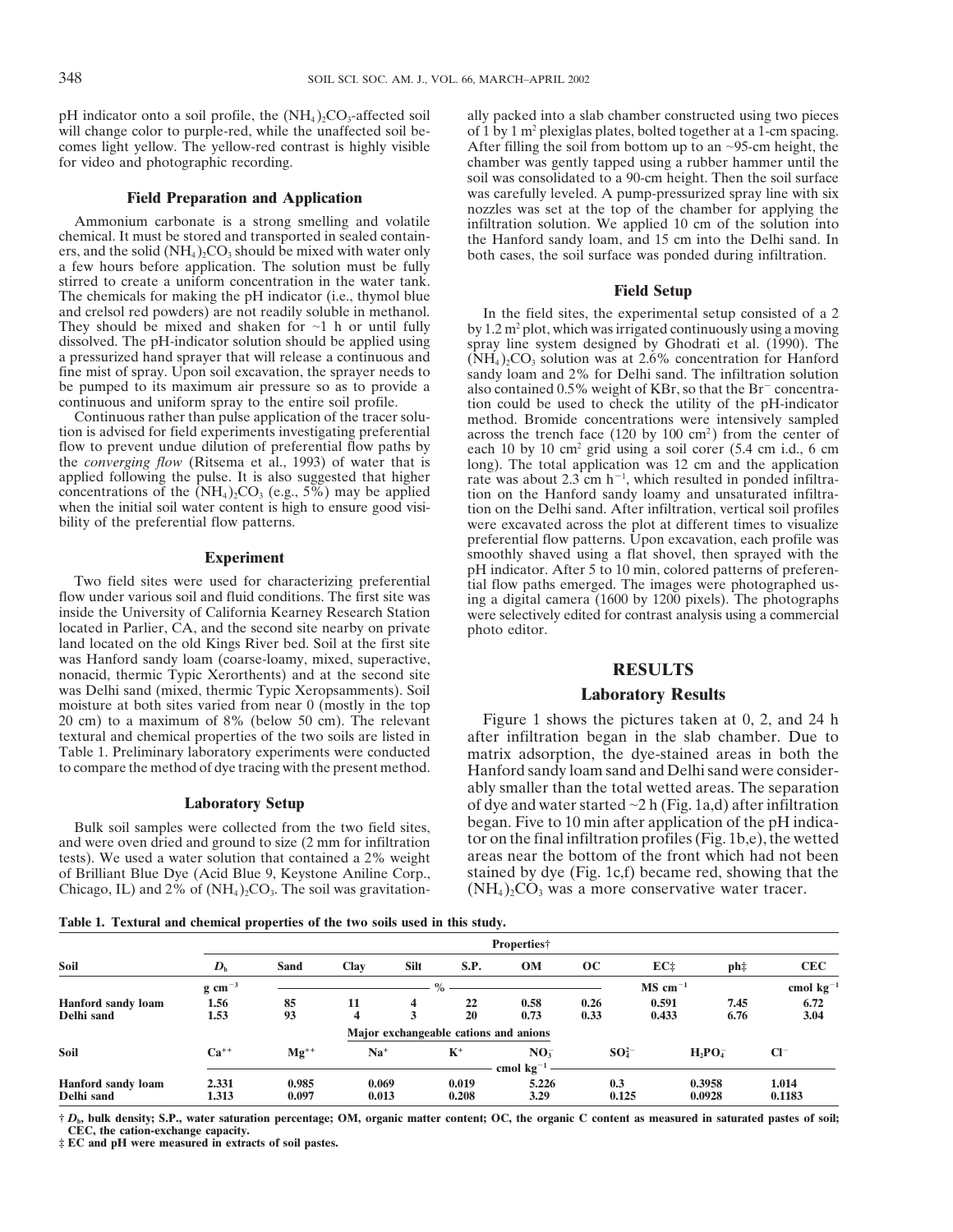





**Fig. 1. Dye and ammonium carbonate infiltration into two initially dry soils. Pictures (a), (b), (c) show wetting front propagation in the Hanford sandy loam; (d), (e), (f) show the process in the Delhi sand. Pictures (c) and (f) show that the wetted but unstained areas by the blue dye became red after application of the proposed pH indicator.**





**Fig. 2.** Visualized preferential flow in the field using  $(NH_4)_2CO_3$  and a pH indicator. Pictures (a), (b), (c) show a section of the three-dimensional preferential flow plumes in the Hanford sandy loam 48 h after the end of infiltration. Pictures (d), (e), and (f) show a plume section in the **Delhi sand 64 h after the end of infiltration. Preferential flow was not visible in (a) and (d). However, after application of the pH indicator, fingered flow patterns emerged as shown in pictures (b) and (e). Pictures (c) and (f) are computer enhanced pictures of (b) and (e), respectively.**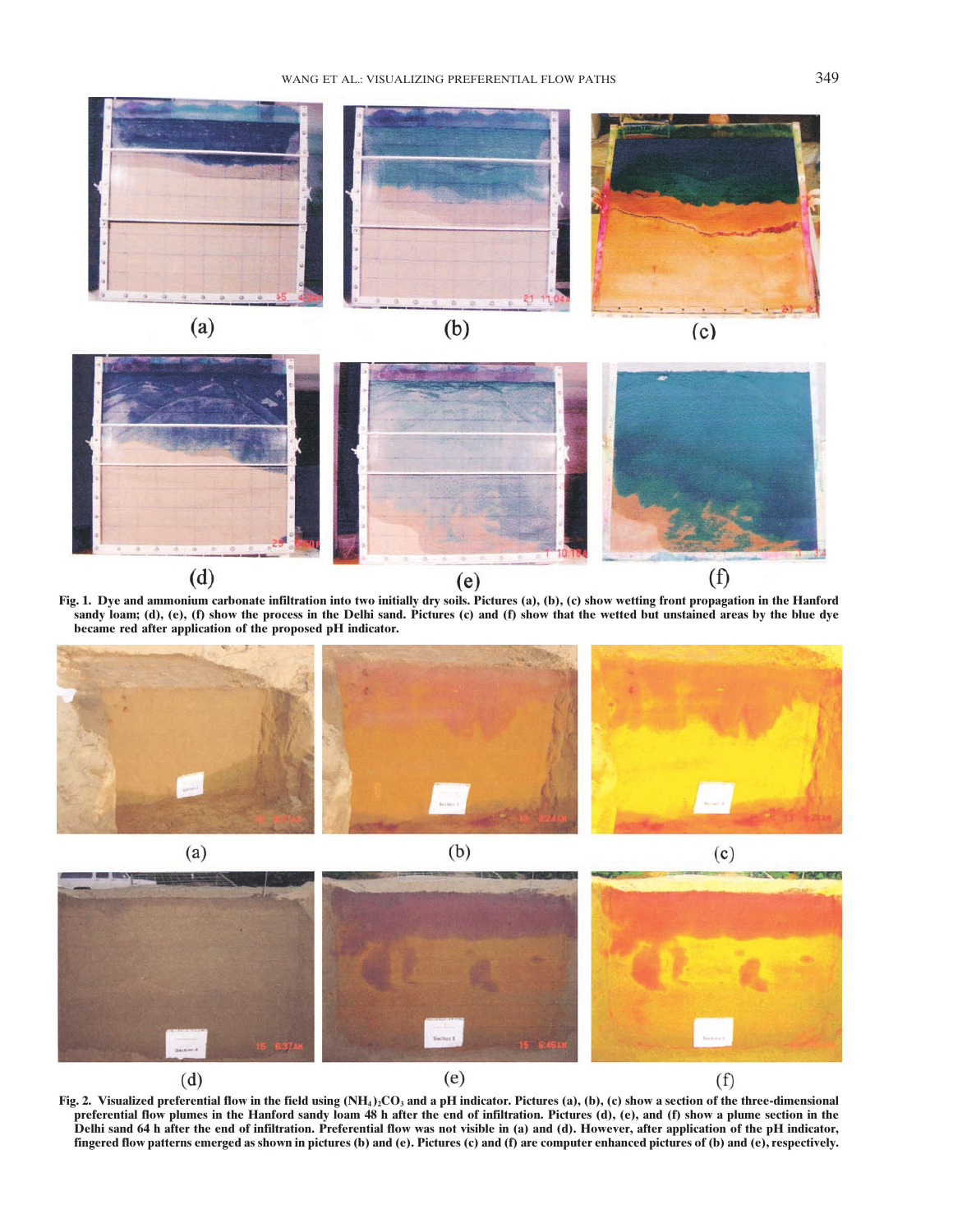

**Fig. 3. Flow patterns captured by the camera 30 min after the end of infiltration in (a) the Hanford sandy loam and (b) the Delhi sand. The** corresponding Br concentration contour maps in mg  $L^{-1}$  are shown in (c) and (d), respectively.

soils contained background water contents, the prefer-<br>ential flow paths were invisible as shown in Fig. 2a and

**Field Results** 2d. However, 5 min after application of the pH indicator, Figure 2 shows the visualized preferential flow patches fingered flow patterns became visible (Fig. 2b,e). Notice the feeder of the field experiments. Because both the field that the Hanford sandy loam was exposed to direc detected in the field experiments. Because both the field that the Hanford sandy loam was exposed to direct sun-<br>soils contained background water contents, the prefer-<br>light (Fig. 2a,b,c) and experienced high losses of amm nia by evaporation. A 2-min delay in applying the pH

|  |  | Table 2. Materials and procedures for preparing the infiltration solution and pH indicator. |  |  |  |  |  |  |  |  |
|--|--|---------------------------------------------------------------------------------------------|--|--|--|--|--|--|--|--|
|--|--|---------------------------------------------------------------------------------------------|--|--|--|--|--|--|--|--|

| <b>Application</b><br>solution  | <b>Material composition</b>                                        | <b>Quantity</b>                                                                                                         | <b>Preparation procedure</b>                                                                               |  |  |  |
|---------------------------------|--------------------------------------------------------------------|-------------------------------------------------------------------------------------------------------------------------|------------------------------------------------------------------------------------------------------------|--|--|--|
| <b>Infiltration</b><br>solution | Water                                                              | <b>Infiltration requirement</b>                                                                                         | Mix ammonium carbonate with water and stir<br>until there is no residue in the solution.                   |  |  |  |
|                                 | Ammonium carbonate                                                 | 2% weight of water for soil with low<br>initial water content and up to 5% for<br>soil with high initial water content. |                                                                                                            |  |  |  |
| pH indicator<br>solution        | Methanol (95% purity)                                              | About 0.2 L $m^{-2}$ of soil profile.                                                                                   | Dissolve thymol blue and cresol red in<br>methanol and shake until there is no<br>residue in the solution. |  |  |  |
|                                 | Thymol blue (ACS reagent, 95%)<br>Cresol red (indicator grade 95%) | 1% weight of methanol<br>1% weight of methanol                                                                          |                                                                                                            |  |  |  |